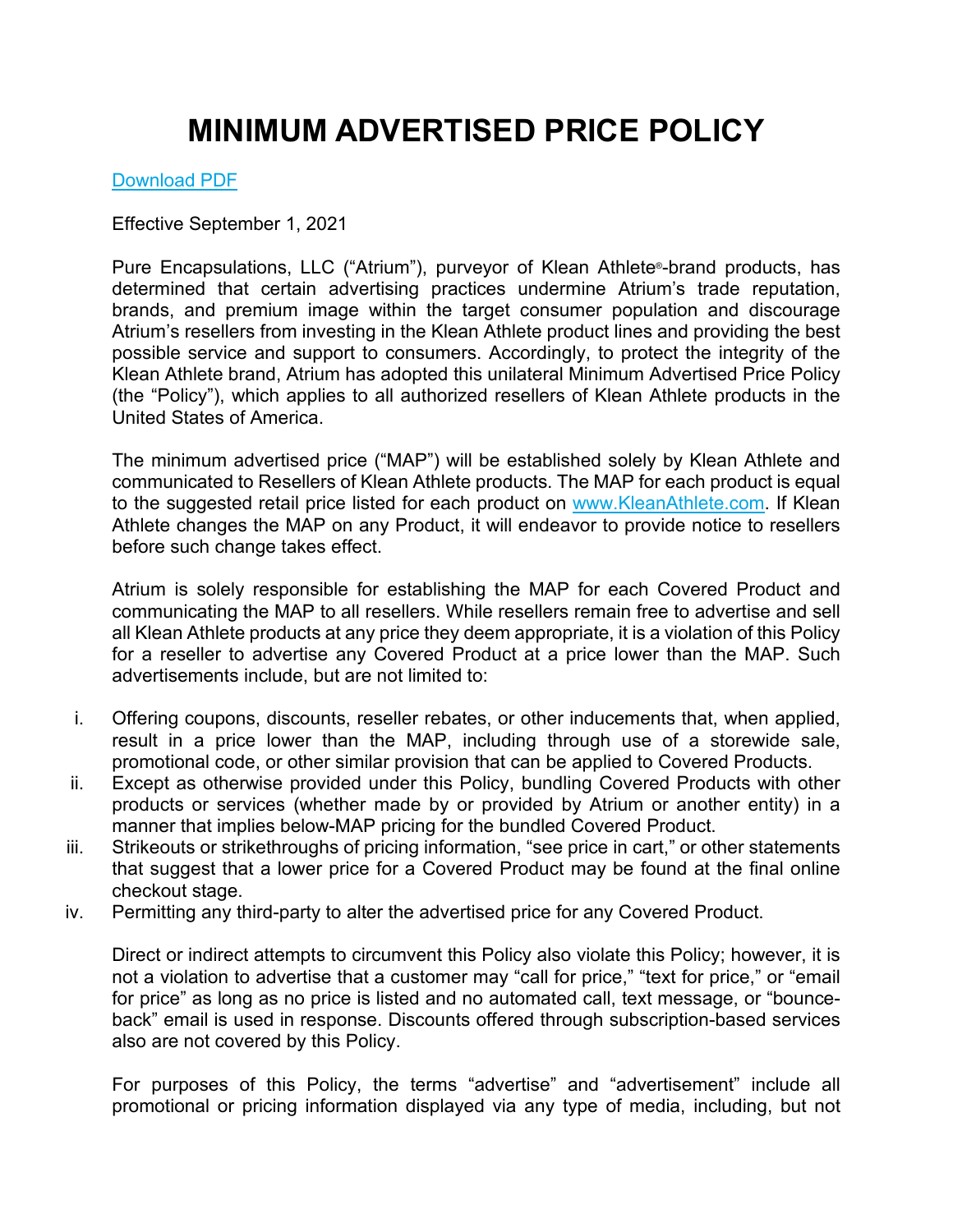limited to, newspapers, catalogs, magazines, flyers, brochures, television, radio ads, billboards, signage (except signs displayed within a brick-and-mortar selling location), websites, blogs, social media, affiliate marketing networks/comparison shopping engines, reseller-initiated text messages or emails to customers or prospective customers, mobile/smart phone applications, banner ads, online product ads, paid search ads, payper-click ads, display ads, mobile ads, product listing ads, sponsored links, ads in any other media in a digital format that is communicated or conveyed via the Internet, and any other marketing or promotional materials, whether displayed online or through broadcast or other media.

Notwithstanding the foregoing, pricing information displayed at the final online checkout stage of a transaction is **not** considered "advertising" under this Policy. The **"final online checkout stage"** is the stage when the Covered Product is put into a shopping cart that contains the customer's name, shipping address, email address, and payment information. Pricing information in the "shopping cart" or "checkout" stages must be obscured technically so that it is not retrievable by shopping and pricing engines, and not displayed on search page results within the reseller's own website.

## **AUTHORIZED PROMOTIONS**

From time to time, Atrium may announce MAP holidays or promotions that are applicable to all resellers, during which periods a reseller that advertises a Covered Product in accordance with the terms of the authorized promotion will not be deemed to have violated the Policy. These MAP holidays and/or authorized promotions will be identified on the Authorized Promotions Schedule, which may be reviewed at [https://www.KleanAthlete.com/map](https://www.kleanathlete.com/map-policy)[policy.](https://www.kleanathlete.com/map-policy) Further, any advertised prices on Atrium's consumer-facing websites, including any discounts, bundled-product discounts, or other promotions, are deemed to be consistent with MAP and compliant with this Policy. Resellers are responsible for reviewing the Authorized Promotions Schedule and Atrium's consumer-facing websites, and Atrium recommends resellers do so on at least a quarterly basis.

In addition to the authorized promotions described on the Authorized Promotions Schedule, it is not a violation of this Policy to:

- Advertise "build your own bundle" promotions applicable to Covered Products, provided that (a) the promotion requires that customers include at least two Klean Athlete products (including Covered Products) in the bundle to receive the discount, (b) the value of the discount for the bundle is no more than ten percent (10%) of the sum of the bundled products' pre-bundling discount advertised prices, and (c) the pre-bundling discount advertised prices for any Covered Products included in the bundle are otherwise in compliance with this Policy.
- Advertise discounts for Covered Products that are part of an ongoing subscription or auto-replenishment program offered by a reseller, provided that (a) the discount applies only to subscription or auto-replenishment orders, (b) the value of the discount is no more than ten percent (10%) of the Covered Product's MAP, and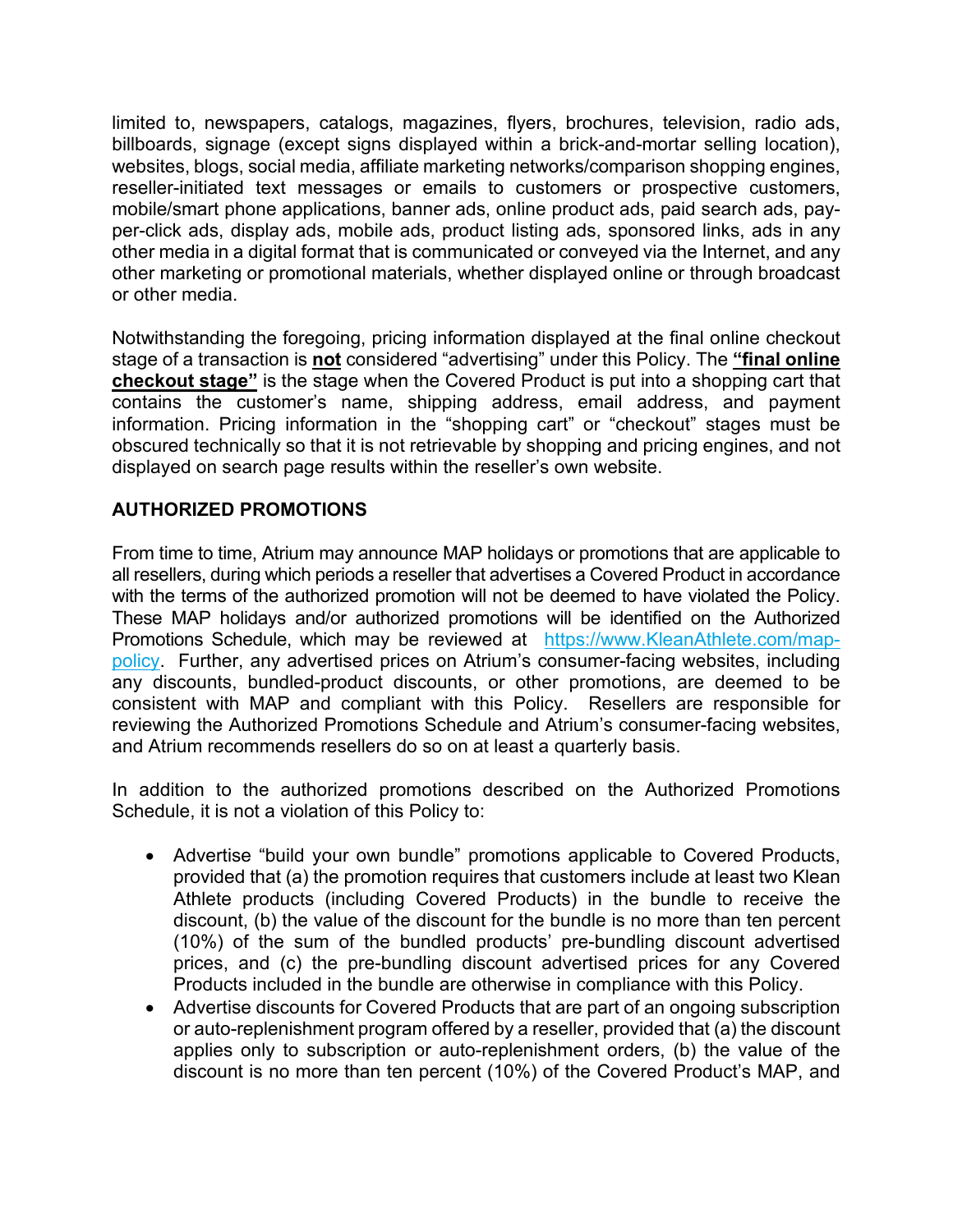(c) the non-subscription advertised price is otherwise in compliance with this Policy.

- Offer a coupon or discount code that can be applied to Covered Products in exchange for a customer signing up for a reseller's newsletter, email list, or similar communication, provided (a) the offer may only be used one time by a single customer and (b) the value of the coupon or discount is no more than fifteen percent (15%) off a Covered Product's MAP.
- Advertise free or reduced-price shipping as long as such offer applies to all or almost all other products offered by a reseller in the same product category.
- It will not be deemed a violation of the MAP Policy to offer a credit toward a future purchase to a customer who refers another customer and to offer the new referred customer a coupon/promotional code for a discount for Covered Products that does not exceed ten percent (10%) on purchases over \$40.
- It will not be deemed a violation of the MAP Policy to advertise a coupon/promotional code for a discount that does not exceed five percent (5%) to customers who have left Covered Products in a shopping cart without purchasing.
- It will not be deemed a violation of the MAP Policy to advertise a coupon/promotional code for a discount on Covered Products of no more than ten percent (10%) to customers who have not ordered within the last 3 months.

## **NON-COMPLIANCE**

Atrium will take the following actions against any reseller that fails to comply with this Policy with respect to the advertisement of any Covered Product:

- i. For a reseller's first violation of the Policy, Atrium will notify the reseller in writing of such failure and will immediately place the reseller's account on shipping hold for thirty (30) days. Atrium will revoke its acceptance of any pending orders, cancel any pending shipments to the reseller, and not accept any new orders from reseller during this 30-day period.
- ii. For a reseller's second violation of the Policy during a 12-month period following the first violation, Atrium will notify the reseller in writing of such failure and will immediately place the reseller's account on shipping hold for ninety (90) days. Atrium will revoke its acceptance of any pending orders, cancel any pending shipments to the reseller, and not accept any new orders from reseller during this 90-day period.
- iii. For a reseller's third violation of the Policy during a 12-month period following the first violation, Atrium will terminate its business relationship with the reseller. Atrium will revoke its acceptance of any pending orders and cancel any pending shipments to the reseller.

Although Atrium is not directing any reseller to require that its customers comply with this Policy, a violation of this Policy by any such third party will constitute a violation by the reseller.

The Policy will be enforced by Atrium in its sole discretion and without notice. Resellers have no right to enforce the Policy.